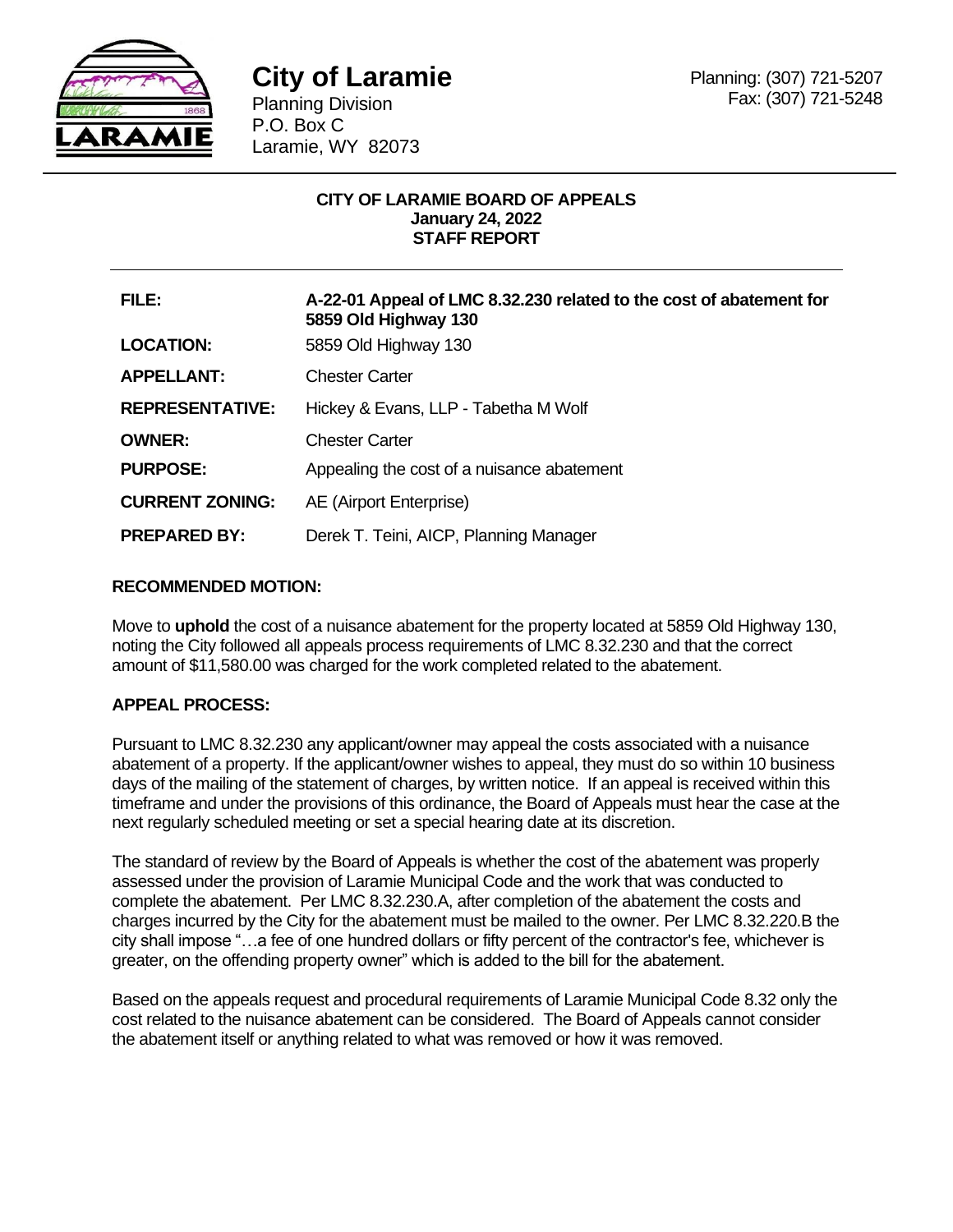### **STAFF'S POSITION**:

The City of Laramie, through the evidence shown in the materials provided to the Board of Appeals, has properly assessed the owner the correct amount for the abatement conducted at 5859 Old Highway 130.

On October 18, 2021, the City of Laramie mailed by certified mail and posted notice to the property located at 5859 Old Highway 130 a Notice of Violation for nuisance violations. Following the required minimum 15-day notice period, no action had been taken by the owner of the property to rectify the nuisance. On November 8, 2021, 21 days after being notified of the violation, the City, through a contractor began abatement of the property. Due to the extensive nature of the nuisance violation the work began on November 8, 2021 and continued until November 13, 2021. On November 13, 2021 a man who identified himself as Chester Carter, Jr stopped the abatement and the City and contractor left the property and discontinued the abatement. At that time the abatement was nearly completed and no further work was conducted on the site after speaking with Chester Carter, Jr. Following receipt of the invoice from ACE Salvage the City processed necessary paperwork and billed Chester Carter the \$7,720.00 for the abatement per LMC 8.32.230.A and the 50% fee per LMC 8.32.220.B, which brought the total amount of the bill to \$11,580.00.

The City has provided the invoice from ACE Salvage showing the work and amounts charged for the work performed. Additionally, the City has provided the calculation of the administrative fee in the Accounts Receivable document provided.

Based on this information the City has correctly billed the owner \$11,580.00 for the work conducted to perform the abatement.

#### **APPELLANT'S POSITION:**

#### Summary of the Appellant's Position:

The appellant, as noted in their notice of appeal (Appeals Packet Item #17) provides no evidence or reasoning as to why they are appealing the cost of the abatement or that the amount calculated was incorrect. The City cannot provide any information at this time to the Board of Appeals for their consideration of the matter regarding the appellant's position.

#### **CONCLUSION:**

Staff recommends that the City's determination shall be upheld based on the information provided by the City of Laramie. The applicant has not provided a compelling argument or evidence that staff incorrectly assessed costs related to the abatement in question or did not follow LMC related to the cost of abatements in LMC 8.32.230.

#### **ALTERNATIVES:**

- 1. Uphold the cost of nuisance abatement. **(Staff Recommendation)**
- 2. Overturn the cost of nuisance abatement.
- 3. Postpone the item and set a special meeting as allowed and set forth in LMC 8.32.230.C.